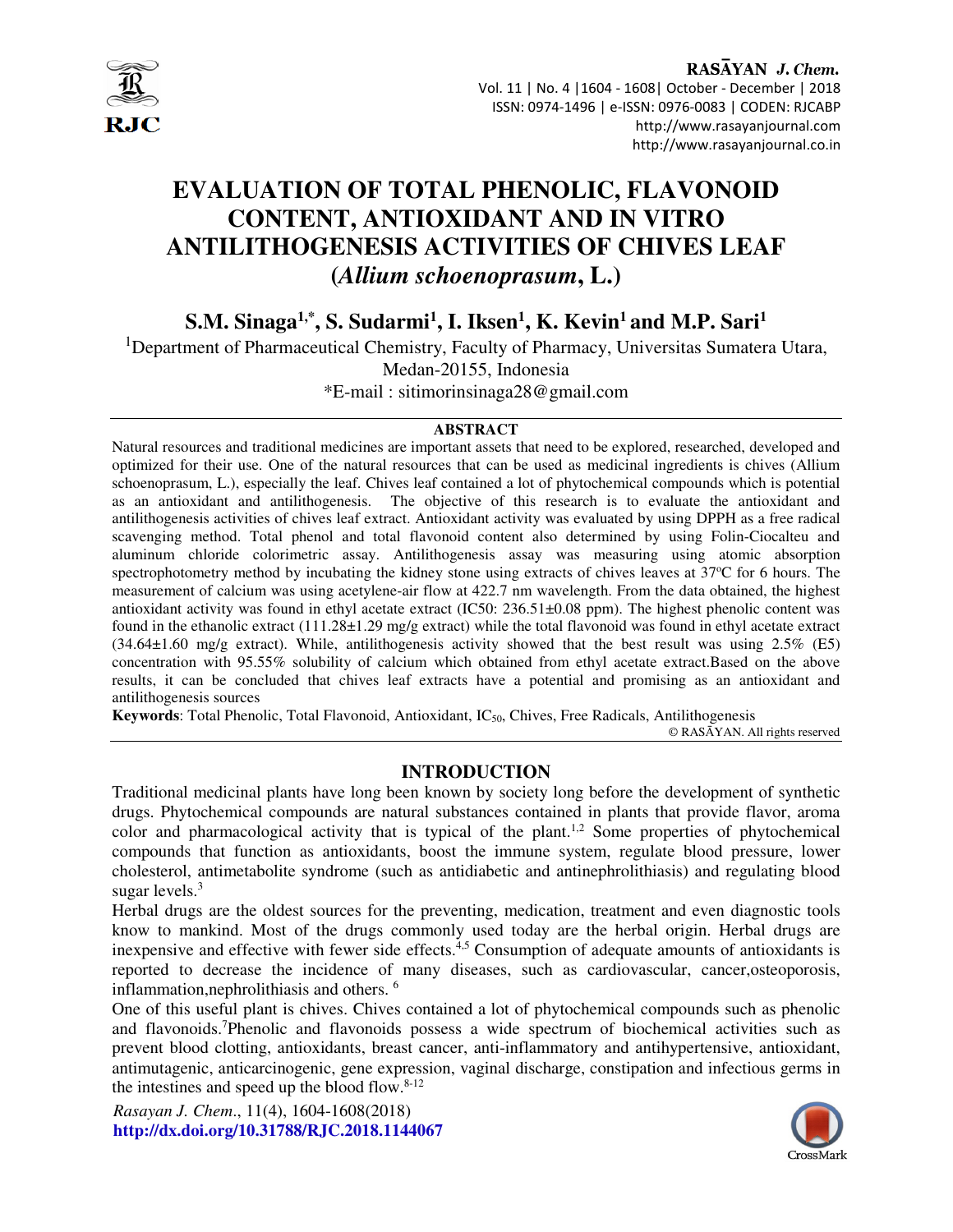Former antilithogenesis activity of chives leaf has been reported that chives leaf infuse is a potential treatment for kidney stones.<sup>7</sup> Because of that reasons, we will investigate the antioxidant and antilithogenesis activities from different chives (*Allium schoenoprasum* L.) leaf extracts and determine the total phenolic and total flavonoid content in chives leaf extracts.

# **EXPERIMENTAL**

# The materials were DPPH, gallic acid, folin-ciocalteau reagents, quercetin, aquades, organic solvent (ethanol, ethyl acetate and hexane), Na2CO3, CH3COONa, AlCl3, methanol, human kidney stones, demineralized water (Bratack), nitric acid 65% (Merck) and standard solution of calcium (1000 ppm).

#### **Preparation of Extracts**

**Materials** 

Fresh chives leaf was collected from the local market in Perbaungan regency (North Sumatera, Indonesia) and authenticated by the Herbarium Medanense (No: 928/MEDA/2017). The dried leaves samples were crushed and grounded to obtain a finely divided powder.Maceration method was chosen to extract the chives leaf powder which is modified using organic solvent based on the diversity of organic solvents such as hexane, ethyl acetate and ethanol solvent. 2,000 g of powdered chives leaf are macerated using three organic solvents (hexane, ethyl acetate and ethanol) for 7 days, then filtered and do it continuously until the filtrate obtained is clear and colorless.<sup>13</sup>

## **Determination of Total Phenolic and Total Flavonoid Content**

The total phenolic content was determined using Folin-Ciocalteu reagent and gallic acid as a reference compound. 0.1 mL of extract, 7.9 mL of distilled water and 0.5 mL of Folin-Ciocalteu reagent were mixed in a conical flask and then 3 mL of Na2CO3 was added and shaken for 90 min at room temperature. The absorbance was measured at 775 nm against distilled water as a blank. The total content of phenol is expressed in units of mg GAE / g of the sample extract (Sari, 2018; Singleton and Rossi, 1965). The flavonoid content was determined by using an AlCl<sub>3</sub> method using quercetin as a reference compound. A volume of 2 mL of extract solution was added with 0.1 mL AlCl<sub>3</sub>, 0.1 mL CH<sub>3</sub>COONa and 2.8 mL distilled water and then incubated for 40 min. After 40 min incubation, the mixture turns into yellow and the absorbance was measured at 431.5 nm against distilled water as a blank. The total flavonoid content is expressed in units of mg QE / g of the sample extract.<sup>2</sup>

## **Determination of DPPH Free Radical Scavenging Activity**

The DPPH free radical-scavenging activity was determined using the standard method described by Sianipar, et al., (2018). Various concentration of extract was mixed with 0.5 mM of DPPH in methanol. The solution was incubated for 30 mins at room temperature and dark condition. Ascorbic acid was used as positive control. After incubation, the absorbance was taken at 515 nm and calculated the % inhibition of DPPH radical.14-16 The test was carried out in triplicate for all type of extracts.

Percentage of inhibition  $=\frac{Absorbance\ control - Absorbance\ sample}{Absorbance\ control}$  $\frac{e \text{ centr} \alpha - \text{Answer number}}{2 \pi \alpha} \times 100\%$ 

# **Experimental Design for in vitro Anti-lithogenesis Activity**

This research comprises nine groups, namely of E1-E6. Each group was treated as follows:

- i. E1: 1% concentration of ethanol extract.
- ii. E2:  $2.5\%$  concentration of ethanol extract.
- iii. E3: 5% concentration of ethanol extract.
- iv. E4: 1% concentration of ethyl acetate extract.
- v. E5: 2.5%concentration of ethyl acetate extract.
- vi. E6: 5%concentration of ethyl acetate extract.

Each concentration repeated 6 times for treatment with incubation and without incubation using kidney stones to check the level of calcium in the extract solution. Levels of dissolved calcium were calculated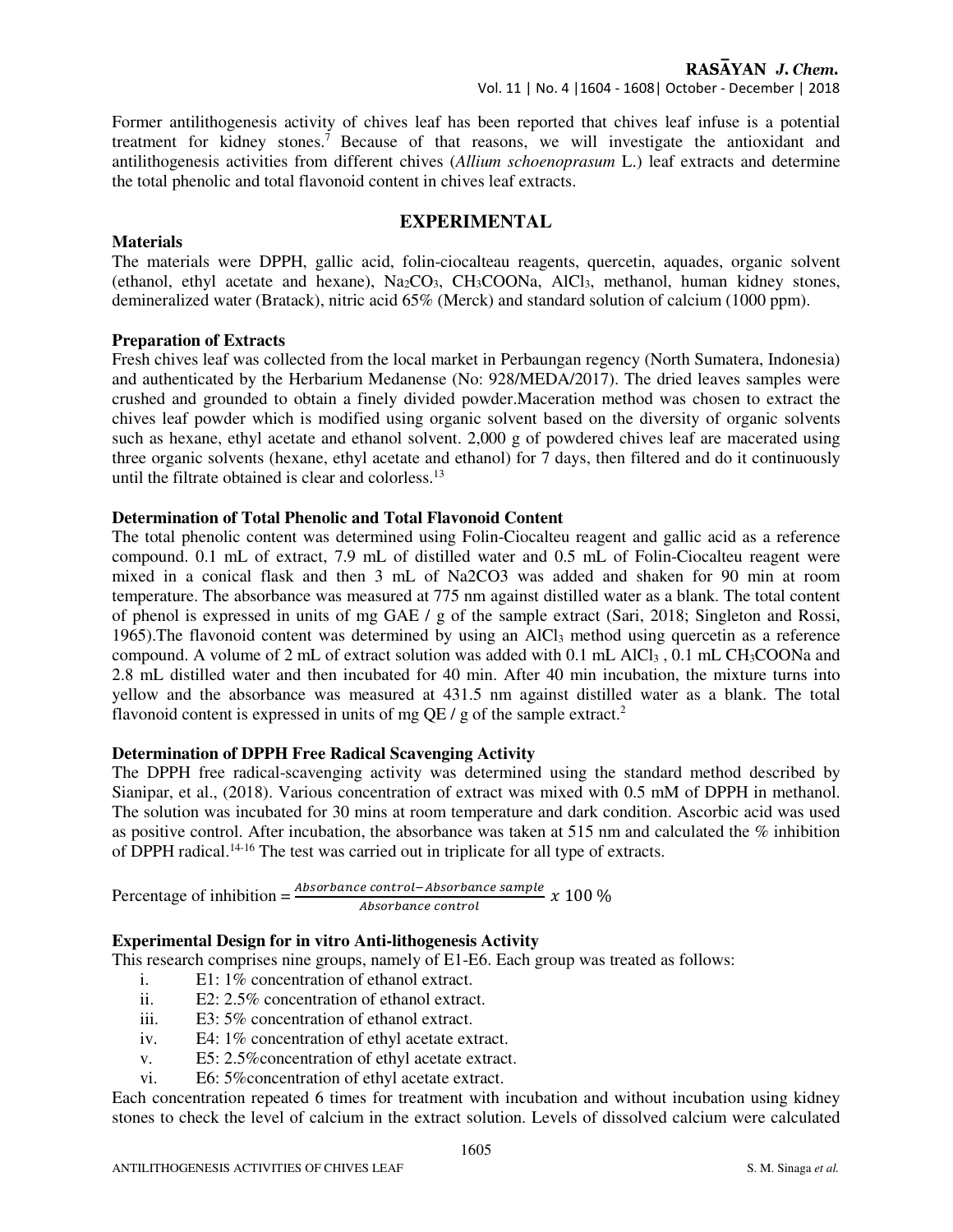based on the standard calibration curve and measured by atomic absorption spectrophotometer at a wavelength of 422.7 nm.

#### **Statistical Analysis**

Data were presented as mean  $\pm$  SD of triplicate determination.<sup>5,17</sup>

# **RESULTS AND DISCUSSION**

#### **Total Phenolic and Total Flavonoid Content**

The results obtained in this study showed a significant level of phenolic and flavonoid content. Table-1 showed the result from the determination of total phenolic and flavonoid content. The results showed that the contents of phenolic were higher in the ethanolic extract  $(111.28\pm1.29 \text{ mg})$  than other extracts by using the standard curve of gallic acid ( $R^2=0.9996$ ), while the total flavonoid content showed that ethyl acetate extract (34.64 $\pm$ 1.60 mg) had the highest content by using quercetin standard curve ( $R^2$  = 0.99941). The variation of phenolic and flavonoid compounds content in the extract depends on the influence of organic solvent on the extracted phytochemical compound.<sup>16</sup>

| <b>Chives Leaf Extract</b> | <b>Total Phenolic Content</b> | <b>Total Flavonoid Content</b> |  |  |  |  |
|----------------------------|-------------------------------|--------------------------------|--|--|--|--|
|                            | (mg GAE/g sample)             | (mg QE/g sample)               |  |  |  |  |
| Ethanolic                  | $111.28 \pm 1.29$             | $23.07 \pm 0.16$               |  |  |  |  |
| Ethyl acetate              | $107.68 \pm 0.52$             | $34.64\pm1.60$                 |  |  |  |  |
| Hexane                     | $102.26 \pm 1.18$             | $20.7 + 4.24$                  |  |  |  |  |

Table-1: Total Phenolic and Total Flavonoid Content of Chives Leaf Extract

Values are expressed as Mean ± SEM, n=6; mg GAE/g : mg/ Gallic Acid Equivalent; mg QE/g : mg Quercetin Equivalent

#### **DPPH Free Radical Scavenging Activity**

The result of the antioxidant activity of the different extracts (ethanolic, ethyl acetate and hexane) according to the polarity of the solvent was measured using the standard DPPH method. The data of antioxidant result are presented in the Table-2.

 $IC_{50}$  indicates that the test sample can cause a 50% reduction of DPPH activity, this can be seen also from the color change of the thick purple test sample when DPPH added will turn into yellow if the test sample has a damping activity. The lower the  $IC_{50}$  value of an antioxidant the higher would be its free radical scavenging power. $2,18$ 

Chives leaf extract with ethyl acetate solvent has the highest antioxidant activity compared to leaf extract of kucai with ethanol and n-hexane solvent. This is because the bioactive compounds contained in chives leaf extract with an ethyl acetate solvent more active role as an inhibitor of free radical DPPH, in other words, bioactive compounds that act as DPPH free radical inhibitors from ethyl acetate extract of chives leaf can be extracted properly if using ethyl acetate.<sup>16,19</sup> Based on the research, the total content of flavonoids in ethyl acetate extract was higher than the extract with other solvents. This is because the potential of antioxidant compound (flavonoid compound) is more dissolved in the ethyl acetate solvent, so that the highest DPPH free radical scavenging activity is also shown by the extract with the ethyl acetate solvent.

| Table-2. Alitioxidain Result Holli Different Extracts of Chryes Leaf |               |                   |                   |  |  |  |
|----------------------------------------------------------------------|---------------|-------------------|-------------------|--|--|--|
| Chives Leaf                                                          | Concentration | IC <sub>50</sub>  | Percentage of     |  |  |  |
| Extract                                                              | (ppm)<br>(ppm |                   | Scavenging $(\%)$ |  |  |  |
| Ethanolic                                                            | 400           | $313.67 \pm 0.06$ | 61.08             |  |  |  |
| Ethyl acetate                                                        | 400           | $236.51 \pm 0.01$ | 78.37             |  |  |  |
| Hexane                                                               | 400           | $359.22 \pm 1.28$ | 49.46             |  |  |  |

Table-2: Antioxidant Result from Different Extracts of Chives Leaf

Values are expressed as Mean  $\pm$  SEM, n=6

#### **In vitro Anti-litogenesis Activity**

The result of in vitro antilithogenesis activity using 2 extracts (ethanolic and ethyl acetate) showed in Table-3. The reason for using only two extracts was because the antioxidant result showed that ethanol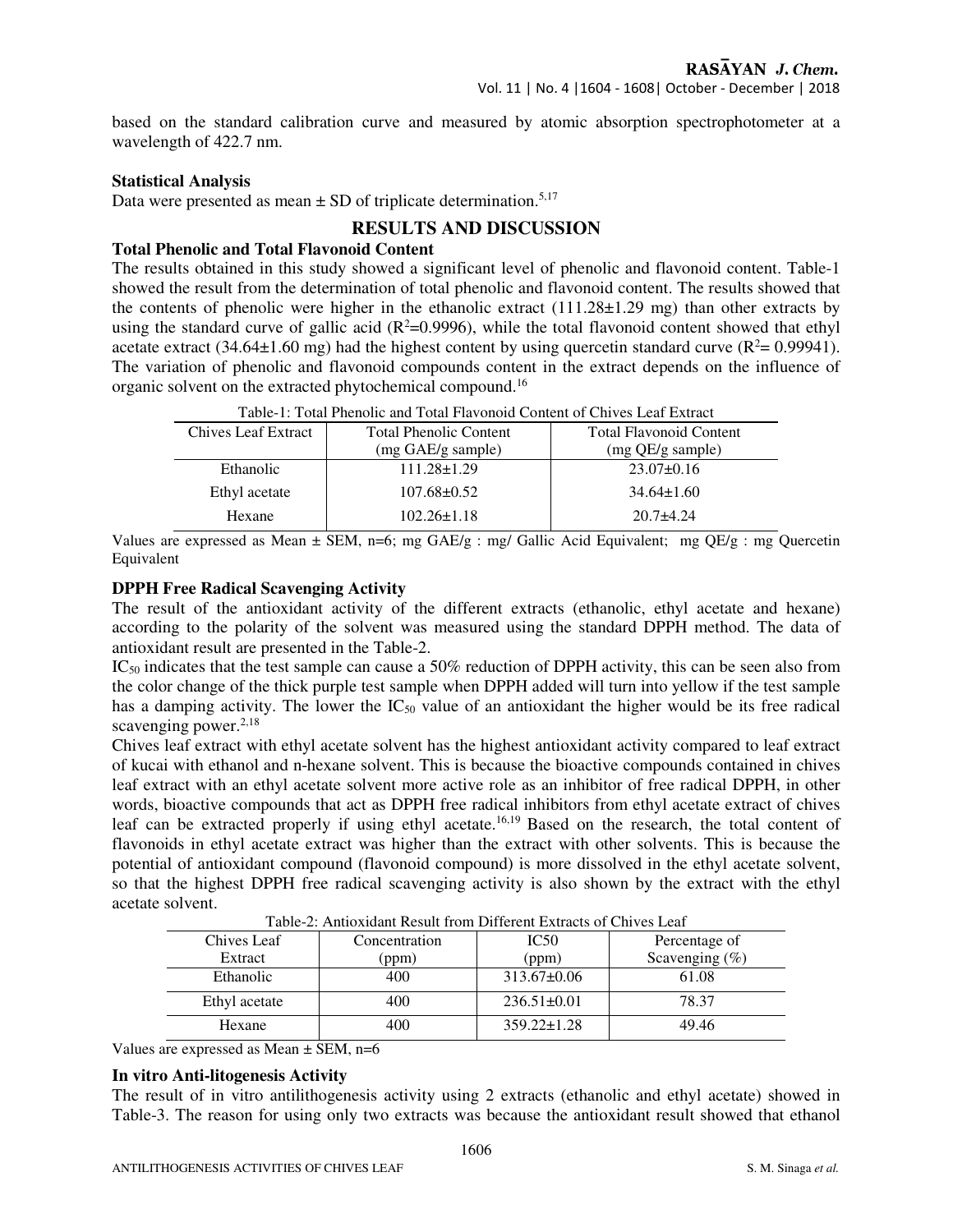# RASAYAN J. Chem.

# Vol. 11 | No. 4 |1604 - 1608| October - December | 2018

and ethyl acetate extract of chives leaf showed the best result. The highest percentage of calcium solubility was found at concentration 2.5% (E5: ethyl acetate extract). Chives leaf extract can dissolve the calcium because of the potassium, phenolic and flavonoid content. The mechanism of calcium dissolving is because the location of potassium in the Volta's row to the left side from calcium, so potassium will get rid of potassium and calcium oxalate in kidney stones to join and will dissolve the calcium.Another factor is because of the phenolic and flavonoid which can inhibit kidney stone and dissolve the calcium compound in kidney stones by making a complex bond between the phenolicflavonoid with the calcium. $5,20$ 

| No. | Code           | Calcium level without<br>incubation<br>$(\mu g/ml)$ | Calcium level within the<br>incubation<br>$(\mu g/ml)$ | Dissolved<br>Calcium $(\mu g/ml)$ | Percentage of<br>Calcium<br>Solubility $(\%)$ |
|-----|----------------|-----------------------------------------------------|--------------------------------------------------------|-----------------------------------|-----------------------------------------------|
| . . | E1             | 4.2171                                              | 4.6029                                                 | 0.3858                            | 8.38                                          |
| 2.  | E2             | 4.3019                                              | 8.7783                                                 | 4.4764                            | 50.99                                         |
| 3.  | E <sub>3</sub> | 7.6008                                              | 12.4503                                                | 4.8495                            | 38.95                                         |
| 4.  | E4             | 1.1245                                              | 18.2554                                                | 17.1309                           | 93.84                                         |
| 5.  | E <sub>5</sub> | 1.8601                                              | 41.7895                                                | 39.9294                           | 95.55                                         |
| 6.  | E6             | 1.9595                                              | 43.9522                                                | 41.9927                           | 95.54                                         |

Table-3: In vitro Anti-lithogenesis Activity Result

#### **CONCLUSION**

This study showed the presence of antioxidant compounds such as phenolic and flavonoid. The ethyl acetate extract showed the highest antioxidant and antilithogenesis activities. Based on the results, chives (*Allium schoenoprasum* L.) is a potent source of antioxidant and antilithogenesis compounds.

## **ACKNOWLEDGMENT**

The authors wish to thank Universitas Sumatera Utara through "Hibah Penelitian Terapan Talenta" Research Grant 2018, Number: 2590/UN5.1.R/PPM/2018 for financial support in the research on 16 March 2018.

# **REFERENCES**

- 1. I. Iksen, M. Sc. Thesis, Department of Pharmaceutical Chemistry, Universitas Sumatera Utara, Medan, North Sumatera, Indonesia (2017).
- 2. M.P. Sari, B. Pharm. Thesis, Department of Pharmaceutical Chemistry, Universitas Sumatera Utara, Medan, North Sumatera, Indonesia (2018).
- 3. K. Sayuti, R. Yenrina, Natural and Synthetic Antioxidant, Andalas Univeristy Press, Padang, p. 7  $(2015)$ .
- 4. M. Manimala, W.A. Clement, M.A.A. Sheik, P. Purushoth. *Int. J. Drug Dev. & Res.*, **6(3)**,138 (2014).
- 5. G. Haro, S.M. Sinaga, I. Iksen, N. Nerdy, S. Theerachetmongkol, *J. App. Pharm. Sci.,* **7(8)**, 222 (2017), **DOI:** 10.7324/JAPS.2017.70830
- 6. H. Winarsi, Natural Antioxidant and Free Radical, Kanisius, Yogyakarta, p. 10 (2007).
- 7. S.M. Sinaga, I. Iksen, G. Haro, S. Wardhany. *Asian J. Pharm. Clin. Re.s*, **11(3)**, 77 (2018), **DOI:** 10.22159/ajpcr.2018.v11i3.22851
- 8. N. Andarwulan, R.H.F. Faradila, Sayuran Fenolik Pada Bebearpa Sayura Indigenous dari Indonesia, SEAFAST Center, Bogor, p. 40 (2012).
- 9. L. Amalia, E.Y. Sukandar, R.M.A. Roesli, J.L Sigit. *EXCLI Journal*, **14(4)**, 411 (2015).
- 10. B. Jalkumar, R.A. Jasmine. *Int. J. Pharm Tech Res.*, **9(3)**, 333 (2016).
- 11. A.E. Parvu, M. Parvu, L. Vlase, P. Miclea, A.C. Mot, R.S. Dumiitrescu. *Journal of Physiology and Pharmacology*, **65(2)**, 309 (2014).
- 12. U.R. Sachinm, R.P. Priyanka, R.M. Sagar, *Int. J. PharmTech Res*., **2(2)**, 1074 (2010).
- 13. Ditjen POM, Indonesia Pharmacopoeia, Indonesia Department of Health, Jakarta, p. 1067 (1995).
- 14. M.P. Sianipar, E. Suwarso, R.Rosidah. *Asian J. Pharm. Clin. Res.,* **11(3)**, 81(2018), **DOI:** 10.22159/ajpcr.2018.v11i3.22382